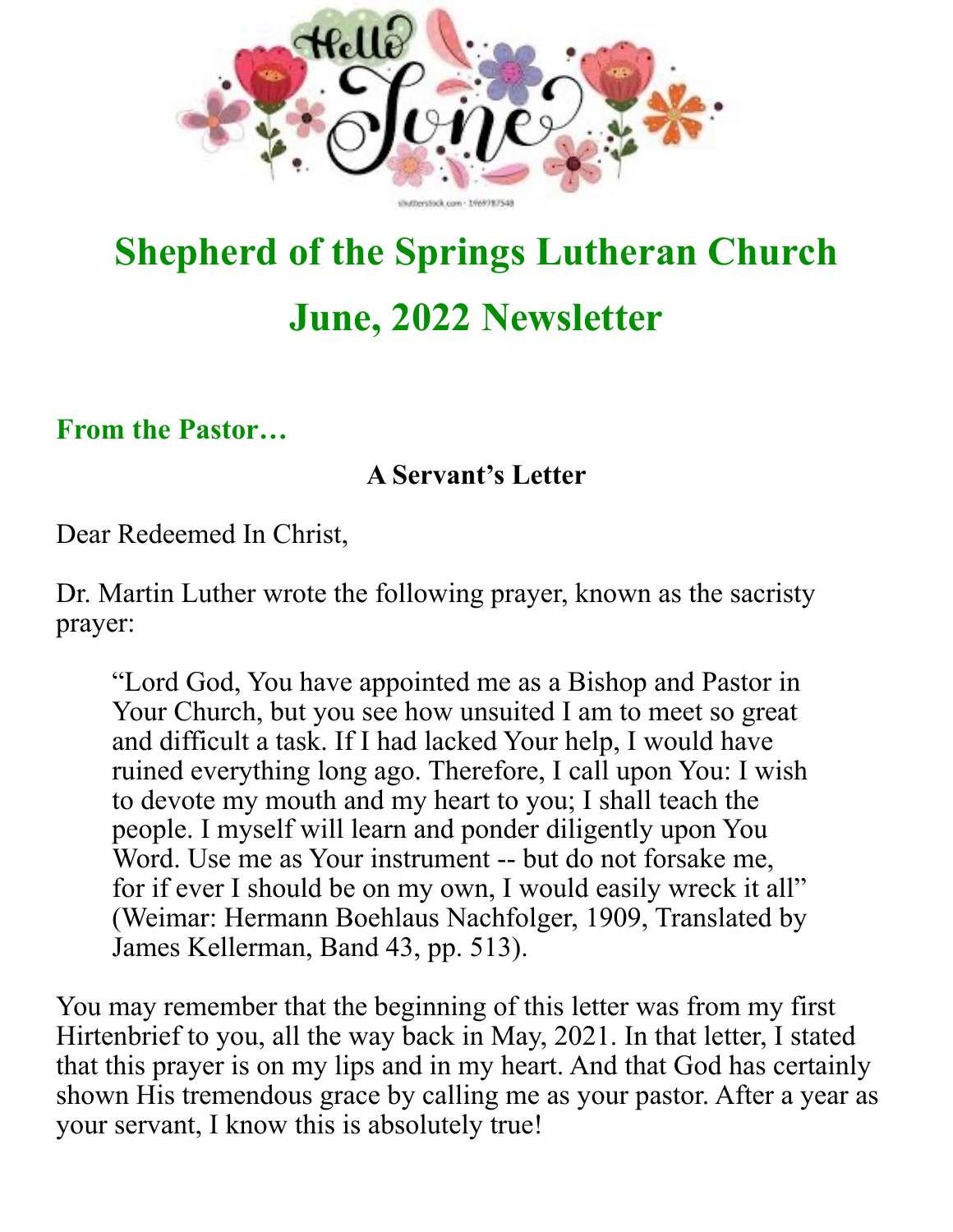I do want to remind you that, as Luther says above, on my own, I would easily wreck it all. As the prayer states: "I wish to devote my mouth and my heart to you." I also devote my mouth and heart to each of you. I am now your servant in Christ. I am now His under-shepherd, placed here by Christ to preach, teach, protect, guide, and counsel you. I take these tasks very seriously. Yes, this is redundant, you've read it before, but I need to remind myself, and you!

Yong and I have so much to be grateful for and we certainly are! Your celebration of our one year anniversary was heartwarming and encouraging. In all my years in the Office of the Holy Ministry, your celebration was my first! Sad, but true! On behalf of Yong, I want to thank you all for your gracious gift and your love for us.

As we now move into to our second year together, I will be starting a new catechumenate class soon, of which I will first brief our leaders, and then present to you. I also desire to lead us out of the "COVID doldrums" and I will soon be discussing outreach, not only to our lapsed members, but to others who may be seeking a confessional Church. Again, this will be presented to our leaders and then to you.

So in closing, I invite you to consider the power of the Holy Spirit who will lead us into the coming year. Remain faithful for the Lord is faithful (2 Thessalonians 3:3). Remember that all things are possible with God (Mark 10:27) and I urge each of you to fight the good fight of faith (1 Timothy 6:12). We, by the grace of our Lord Jesus Christ, will meet and overcome all our challenges. With that, I exhort each of you to continually pray for each other and for Yong and myself.

Your Servant In Christ,

Pastor Patterson

Soli Deo Glor

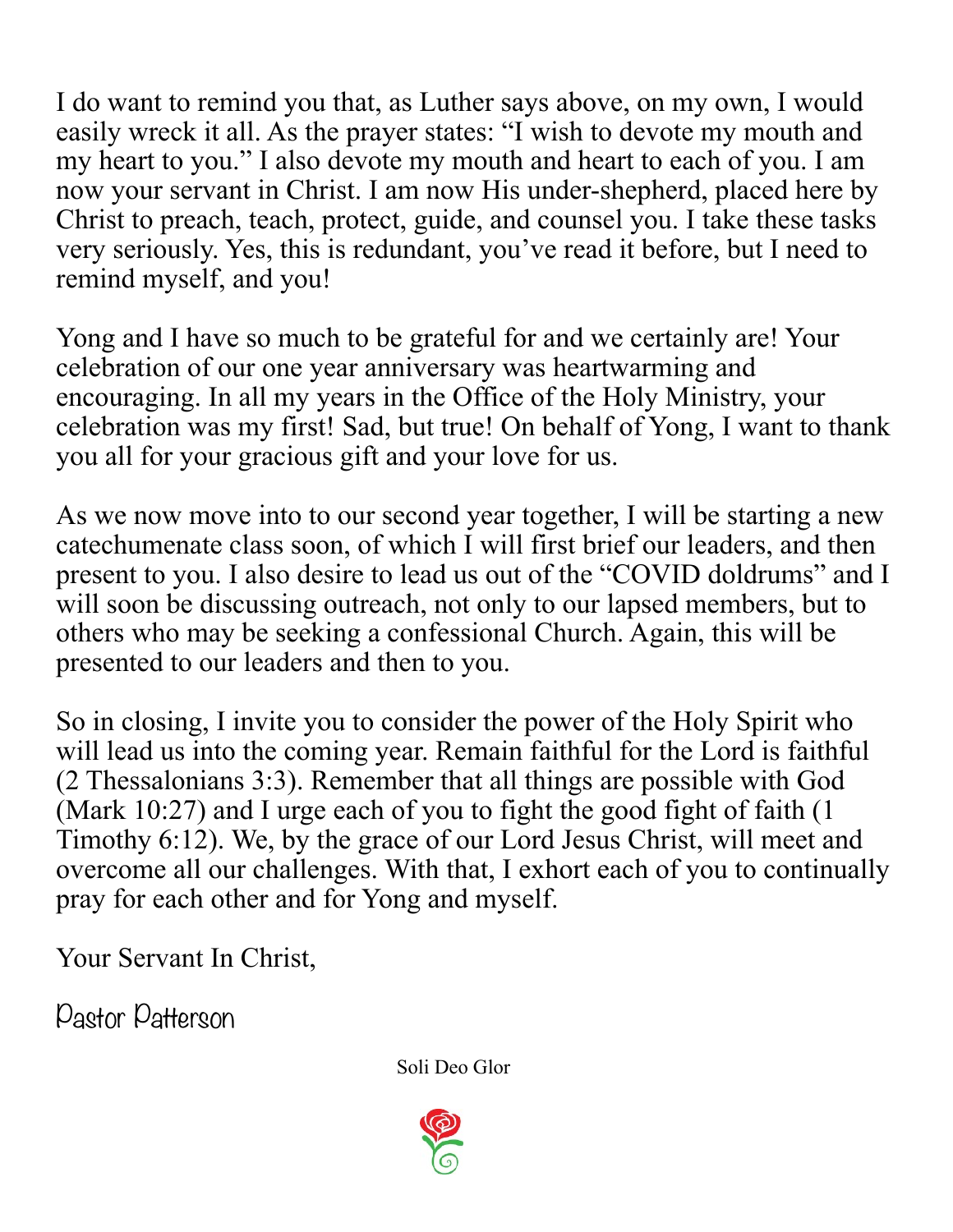## **Shepherd of the Springs**  *Calendar for June*

*Ongoing Sundays 9:00AM Divine Service 10:30AM Adult Bible Study - Bible study topic is the Book of Daniel*

#### **Sun. June 5 The Day of Pentecost (See notes below)**

**Thur/Fri June 9-10 Rocky Mountain District Convention in Denver— Pastor and Jeff Damec to attend**

#### **Sun. June 12 Holy Trinity**

#### **Sat. June 18 -9:00AM Men of the Springs Bible Study Group**

Study topic:The Augsburg Confession is the foundation of the return to the pure doctrine of Holy Scripture which was taught in the Early Church prior to the Great Schism of the Western and Eastern Churches in 1054

#### **Sun. June 19 -First Sunday after Trinity**

**Father's Day In the United States, Father's Day was founded by [Sonora Smart](https://en.wikipedia.org/wiki/Sonora_Smart_Dodd)  [Dodd](https://en.wikipedia.org/wiki/Sonora_Smart_Dodd)[,\[1\]](https://en.wikipedia.org/wiki/Father%27s_Day#cite_note-1)[\[2\]](https://en.wikipedia.org/wiki/Father%27s_Day#cite_note-2)[\[3\]](https://en.wikipedia.org/wiki/Father%27s_Day#cite_note-3) and celebrated on the third Sunday of June for the first time in 1910.**

#### **Sun. June 26 Second Sunday after Trinity**

### Saints and Commemorations we celebrate in June

June 1: Justin - Martyr

June 5: Boniface of Mainz - Missionary to the Germans

June 11: St. Barnabas - Apostle

June 12: The Ecumenical Council of Nicaea, AD 325

June 14: Elisha

- June 24: The Nativity of St. John the Baptist
- June 25: Presentation of the Augsburg Confession
- June 26: Jeremiah
- June 27: Cyril of Alexandria Pastor and Confessor
- June 28: Irenaeus of Lyons Pastor
- June 29: St. Peter and St. Paul A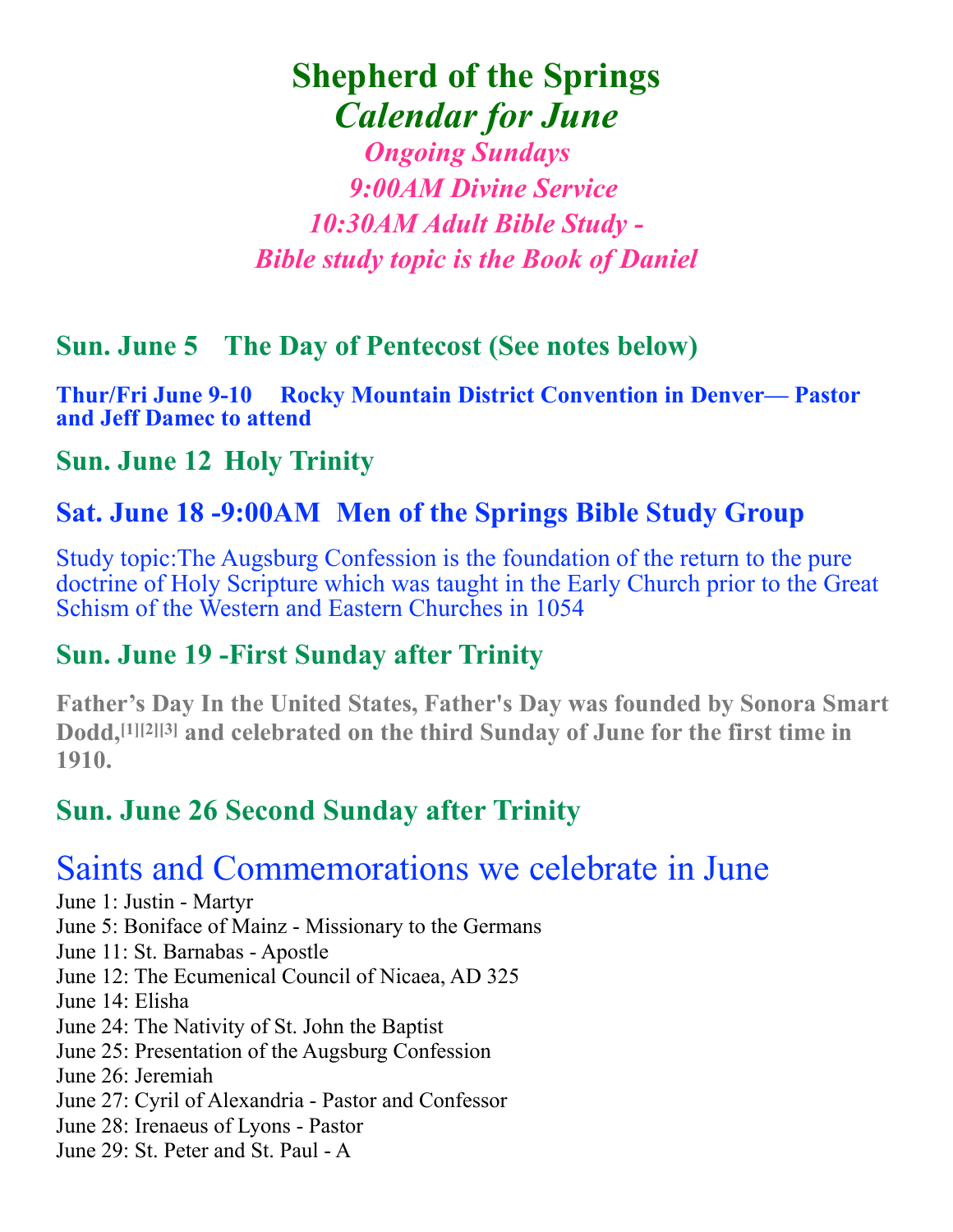

## **Sunday, June 5, 2022** The Festival of Pentecost

*"Not by might nor by power but by My Spirit"*

The Fifty-day celebration of the Easter Season climaxes in, and ends with, the Festival of Pentecost. Pentecost, Greek for "50<sup>th</sup>," was named for the 50th day after Passover and was adapted by the early church to commemorate the first great harvest of believers in Christ Jesus. This certainly is a high point in the Easter cycle, since this festival was

second only to Easter in importance. The risen and ascended Lord sends the Holy Spirit to take His place and to lead us in the truth. By the working of the Holy Spirit, God's revelation in Christ Jesus becomes effective in history.

The Holy Spirit is our Sanctifier, entering our hearts at our Baptism, nurturing us through the Word, enabling us to understand the Holy Gospel and to live a life filled with Christian virtues, even as by His inspiration the apostles on Pentecost were enabled to proclaim "the wonderful works of God" in many languages!

It is by His inspiration that the nations hear God's message; the curse which ever since the Tower of Babel has prevented one nation from really understanding another is taken away by His sanctifying work:

> In holy faith Your Church unite; From ev'ry land and ev'ry tongue; This to Your praise, O Lord, our God, be sung. Alleluia, alleluia! *[LSB 497, st. 1]*

The Church lives and moves and has its being through His gracious inspiration. And without Him no one could come to Christ or believe in Him.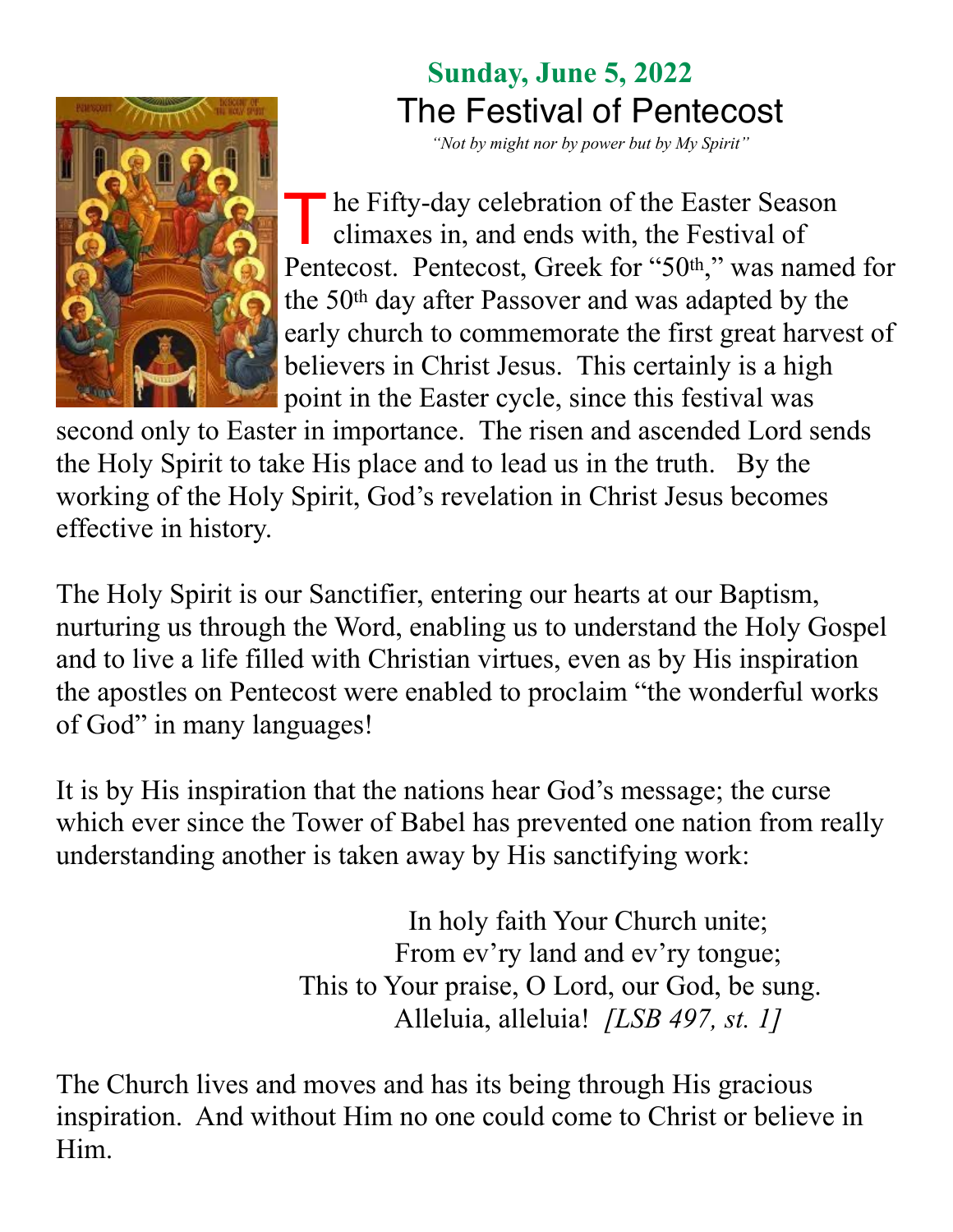The liturgical color for Pentecost is red, the color of fire and blood, significant of the Holy Spirit, Divine love, and of our Savior's blood as well that of the martyrs. In many regions the entrance of the church and the altar are decorated on this day with Pentecost blossoms, often with the bridal red rose to signify the Church as the Bride of Christ. The altar is often illuminated by 12 burning candles, significant of the apostles of the New Testament Church!

#### ##############

More about **June** from *Gary Law…*

On June 13th, 1525, Martin Luther married Katharina von Bora. Although not the first of the reformers to marry, their marriage was considered revolutionary and scandalous by both Roman Catholics and some reformers. They encountered tremendous adversity but persevered and enjoyed 21 years together until Luther's death in 1546. They had six children and Katherine was a worthy helpmate to Luther and is recognized as a stabilizing influence in Luther's life. Katharina died in 1552.

———————————

On June 25th, 1530, at 3 o'clock in the afternoon, the *Augsburg Confession* was presented to Charles V at the Diet (Imperial Meeting) of Augsburg. Dr. Christian Beyer stood in front of Charles V, Emperor of the Holy Roman Empire, and read the German version of the Confession in a loud voice. After the reading, both a Latin and the German version were presented to the Emperor by Dr. Gregory Brück who then stated: "Most gracious Emperor, this is a Confession that will even prevail against the gates of hell, with the grace and help of God."

Nine years after Martin Luther's famous stand at the Diet at Worms where Luther stood before Charles V and refused to recant, the most important rulers of the German territories were confessing their faith openly in spite of the threats to their lives from both the government and the Church. Courageous men indeed.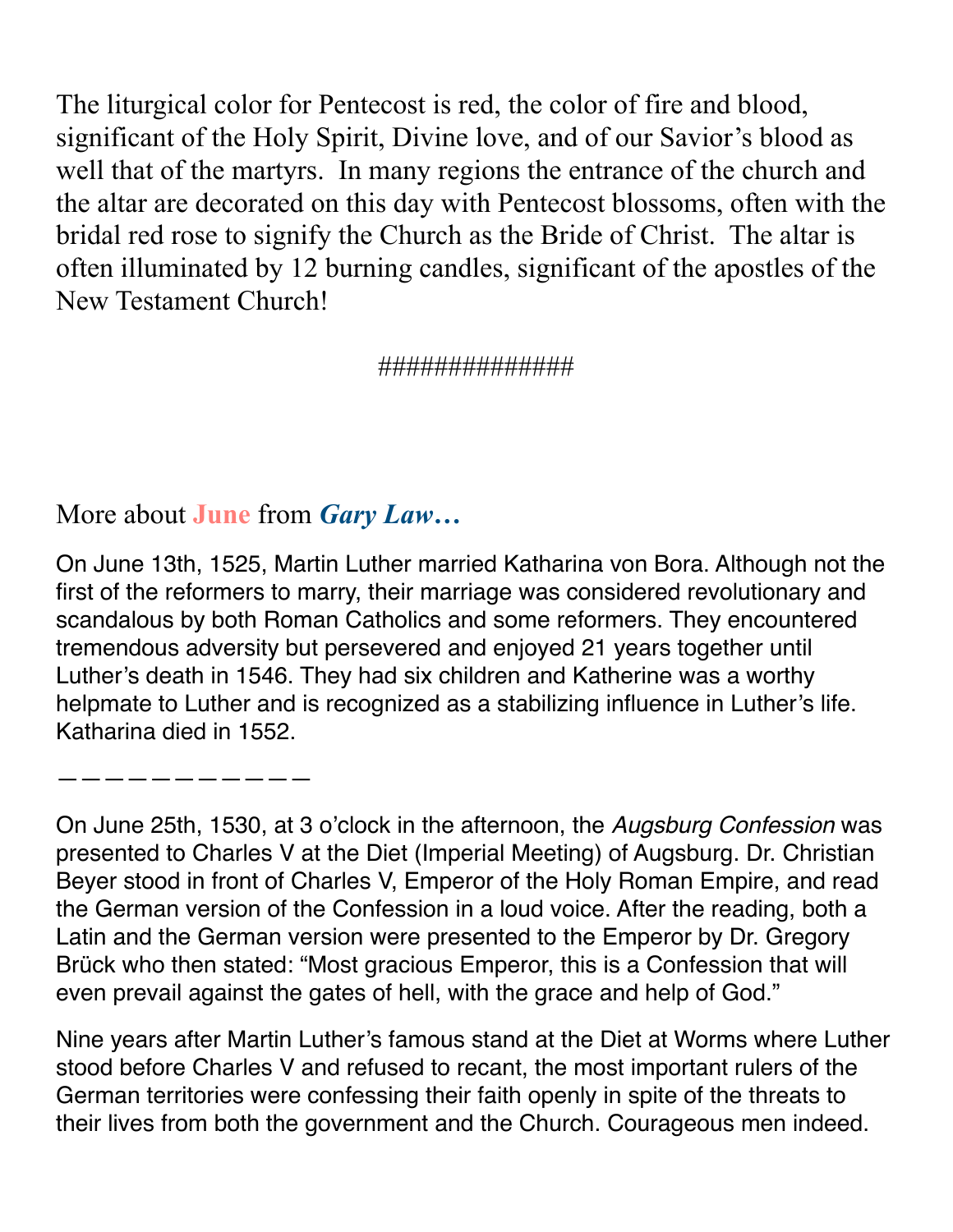

## **For Members**

Jill Damec Sam Judson Darrell Root Doug Schmidt Marlene Schmidt

## **For Military**

Captain Rob Landers (USAF) (Barry's Son-in-Law) Gunnery Sergeant (USMC) Kyle Chase (Kari's Nephew) Sergeant First Class (USA) Jordan Etchells (Dale & Kari's Son)

> **The two USAFA Cadets:** Cadet Alexander (4<sup>rd</sup> year); Cadet Matthew (3nd year)

## **For Family Members**

Judith Hein (Dr. Hein's Sister) Rev. & Eunice Schaibley (Former Pastor and wife) Patty Krueger (Barry's wife) Kathi Chase (Kari's sister) Ashlyn Mathes (Jim and Carol's granddaughter) Janice Patterson (Pastor's mother)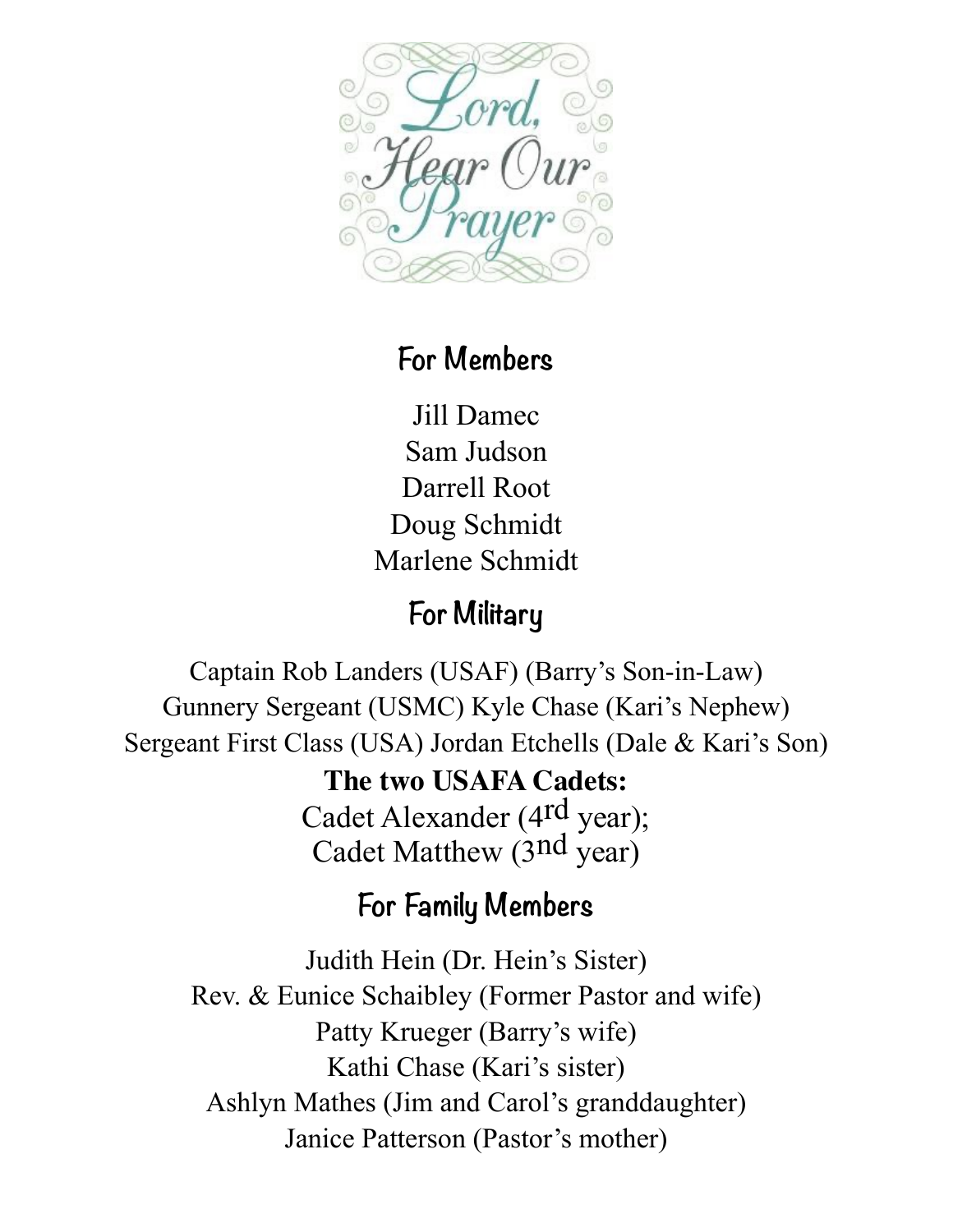

- **06-01 Yong Patterson**
- **06-05 Sue Groggel**
- **06-12 Arryana Kueter**
- **06-21 Brad Griffis**
- **06-22 Paxton Kueter**



- **06-05 Paul Schoesson and Patricia Cavanee**
- **06-07 Ken and Heather Crafton**
- **06-20 Pastor and Yong Patterson Carol and Jim Ross**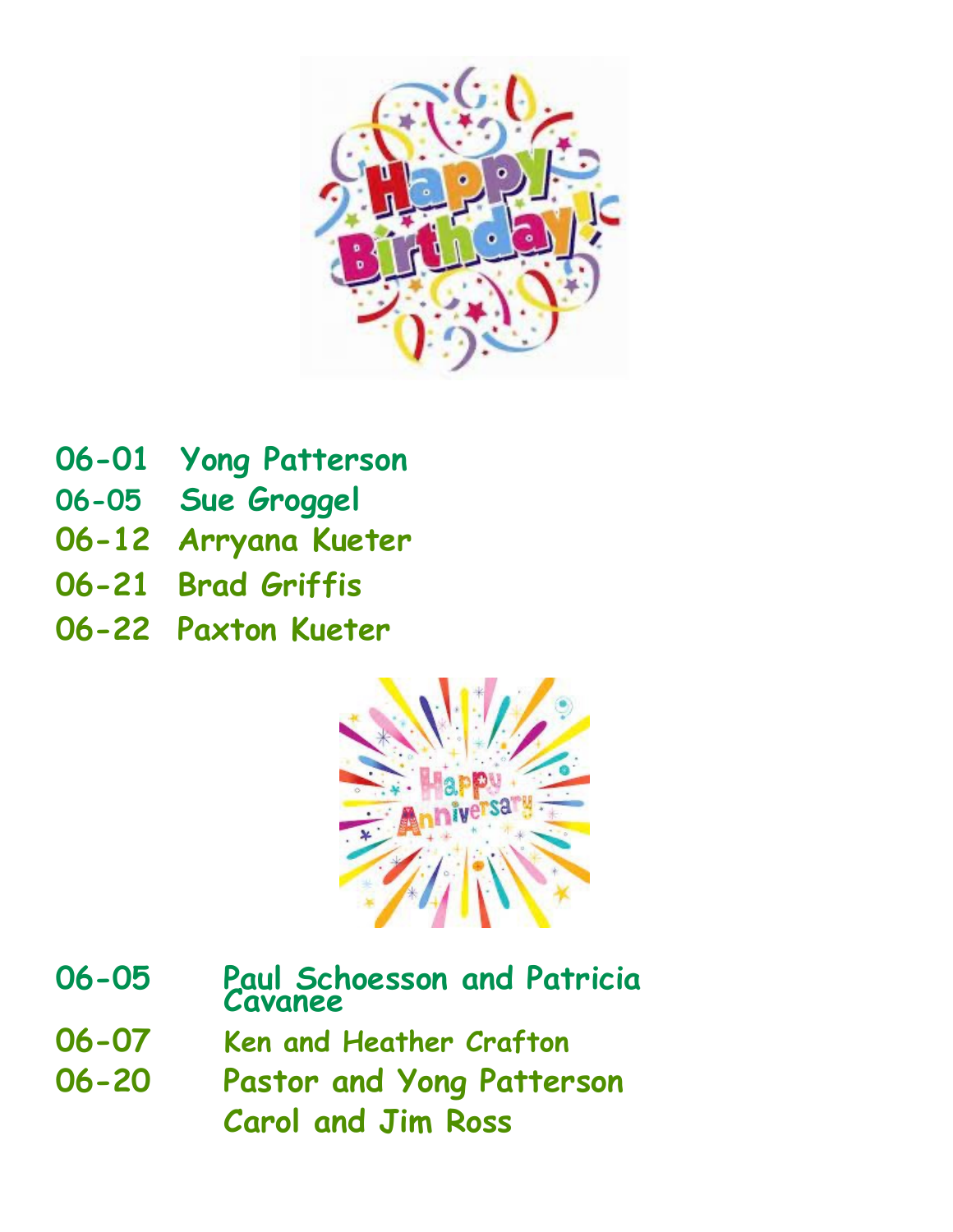## **Children of the Heavenly Father**



(Not all hymn writers are men.) **Compiled by Evelyn Law**

While Mother's Day and Father's Day are on our minds, consider this woman, with no children of her own, whose poetry and hymns professed God's fatherly love for us all. Carolina Wilhelmina Sandell Berg (1832-1903) wrote "Children of the Heavenly Father" (LSB #725) when she was 17 or 18 years old. She was one of the most prominent and bestloved hymn-writers of the 1800s, especially in Sweden, where she was born. She preferred to be called Lina (pronounced Lie-nah).

Lina suffered paralysis at age 12 from which she eventually recovered, although doctors had declared her condition incurable. During this time, she took an interest in studying and reading extensively. Her father, Jonas Sandell, a Lutheran pastor, began to instruct her, and she had her own desk in his home office. She also began composing poems, eventually penning more than 650 hymns.

Lina experienced a period of personal tragedies starting in the summer of 1858. Her father drowned right in front of her when the steamboat they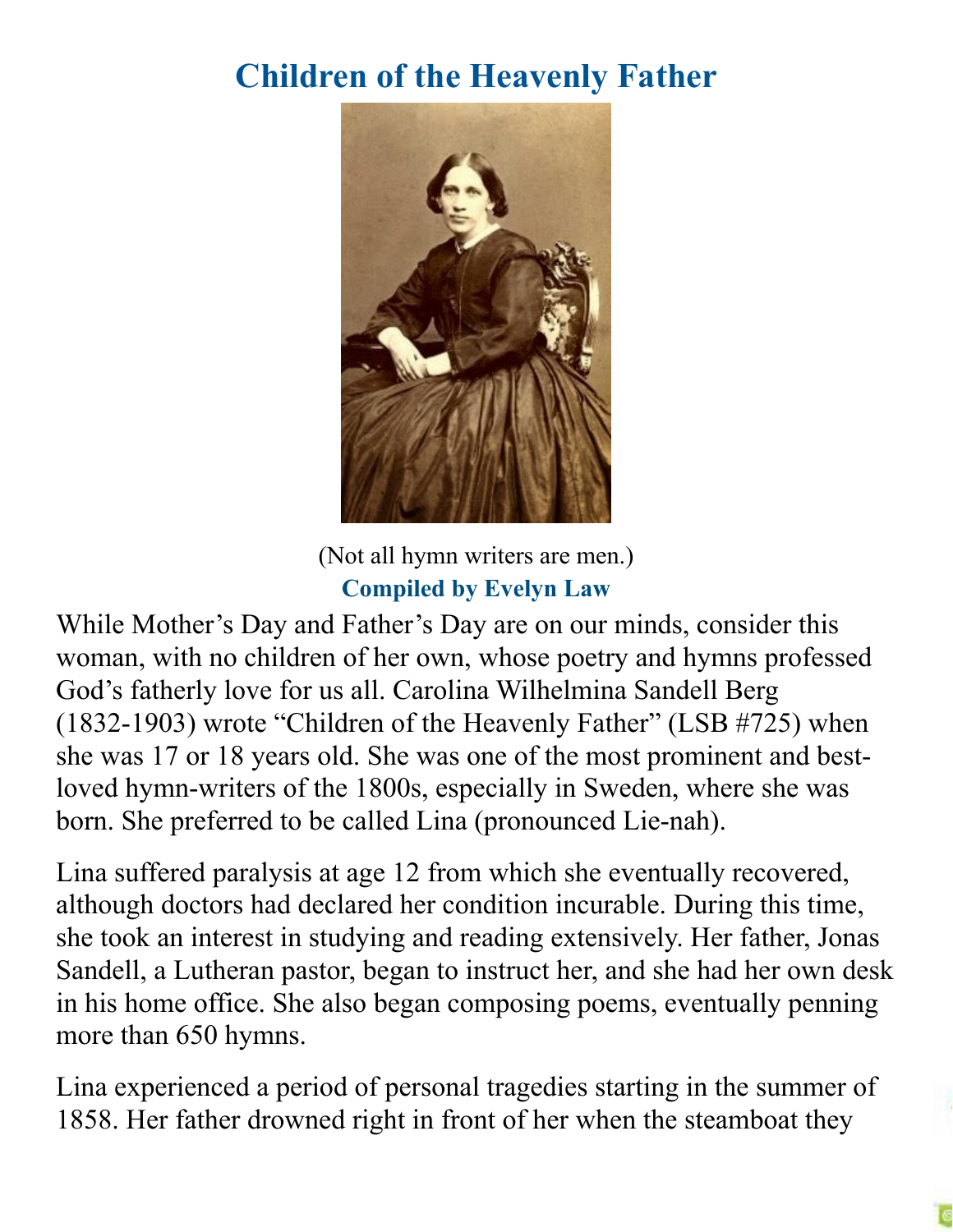were traveling on keeled over, and he was thrown overboard. The following spring her eldest sister, Charlotta, died of tuberculosis, leaving behind three children, the youngest only a newborn. The next year her mother, Fredrica, died. However, Pastor Sandell had taught Lina that losses were reminders of God's constancy and fatherly care. (Note verse 4 of this hymn.)

The Swedish Evangelical Mission in Stockholm created a special post for Lina. She worked as a hymn-writer, editor, and translator. She married Carl Oscar Berg, a wholesale merchant, in 1867. Yet another hard blow befell her when she gave birth to a stillborn daughter in 1868.

Despite remaining childless herself, Lina influenced many children. She raised several nieces and nephews in her own home. She also wrote and edited for many religious publications for children.

Lina died in 1903 and is buried at Solna Cemetery near Stockholm. Around a thousand people attended her funeral. Her tombstone is inscribed with a slight paraphrase of the first line from one of her most famous hymns, "No one could be safer."

From the proverbs of Solomon, the son of David, king of Israel. Proverbs 1:5

## **A wise man will hear and increase learning.**

**And a man of understanding will attain wise counsel.** 

Thank you, Gary and Evelyn, for your ongoing work and contributions to Shepherd of the Springs.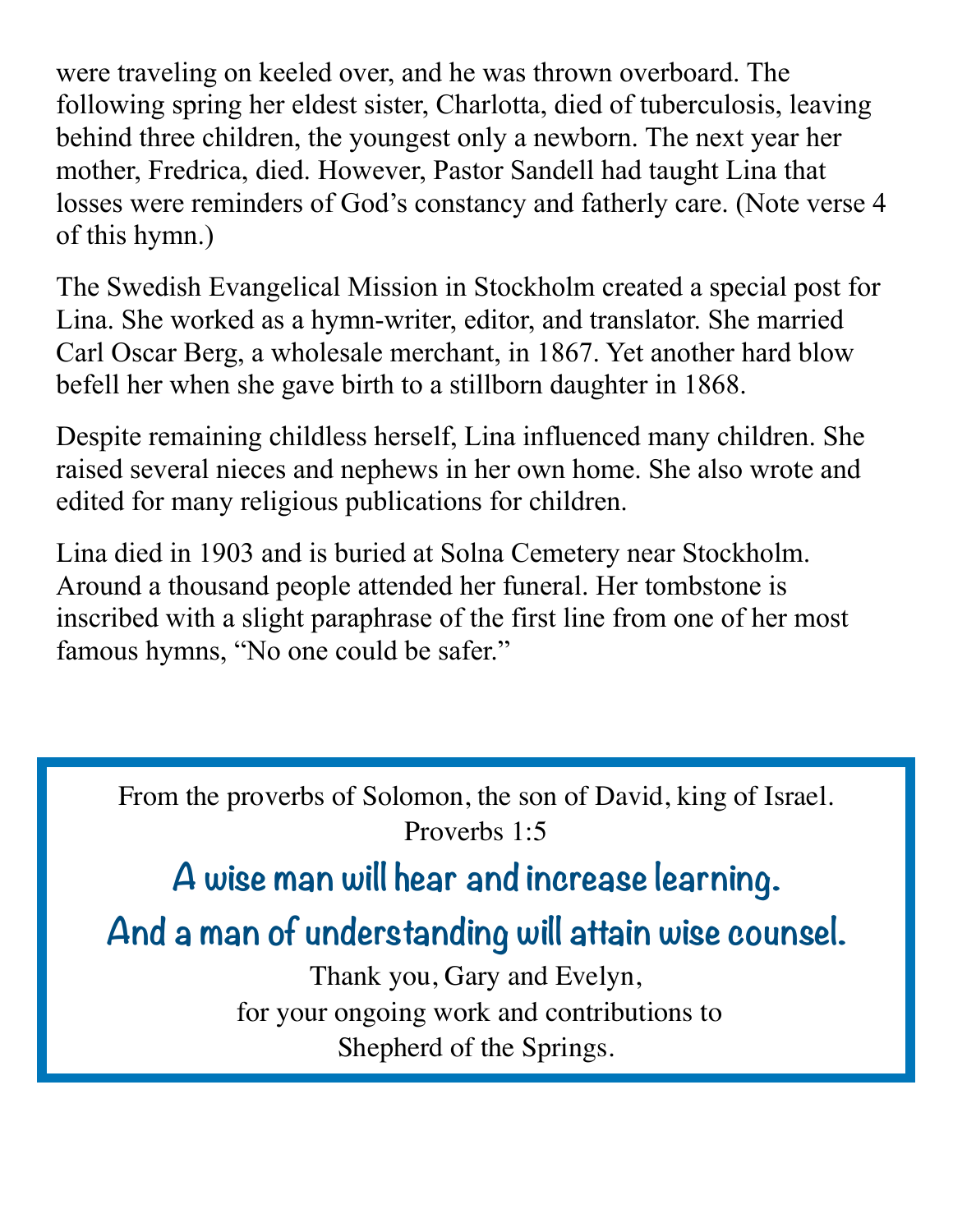

# **FAMILY AND FRIENDS**



The joyful Kueter family welcomed home their "hero." The Church also joined in the festive homecoming at an All-Church picnic on Sunday, May 29th. Watch for picnic photos posted in the Narthex. **Welcome home, Ben!**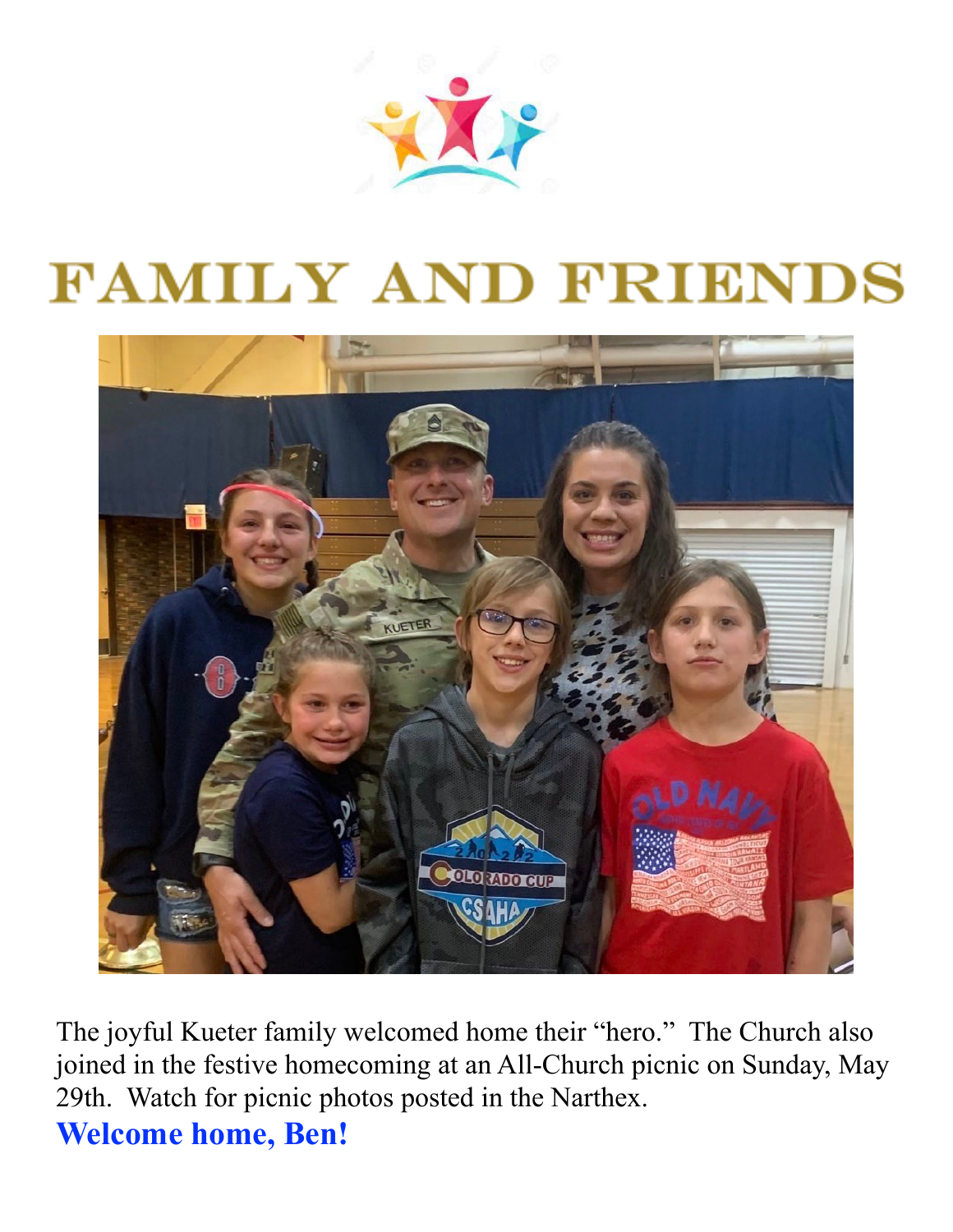

**Lana Packer** celebrates her birthday, June 7 with new baby girl, Elizabeth, and a new home: 135 Country Center Dr. STE F#47 Pagosa Springs, CO 81147 *Congratulations, Lana and Jason.*



#### **From Cherie and Sam Penwell as they travel from Colorado Springs to Upstate New York to Virginia, on to Arizona, and home again by mid-June.**

"We are in El Paso, TX tonight. We had a reroute from the GPS and ended up on some backroads. We planned to stay in a motel but as we were driving to it I noticed a sandstorm headed our way. I turned around but it caught us outside of town. I had to find a place to pull off and noticed a small pull off. We could see nothing but sand and the wind rocked our car."

Newly commissioned, Air Force Academy Graduate, **Frederick Heidt,** son of Brian and Denise Heidt. Brian is the Pastor of St. Phillips Lutheran Church in Owosso, MI.